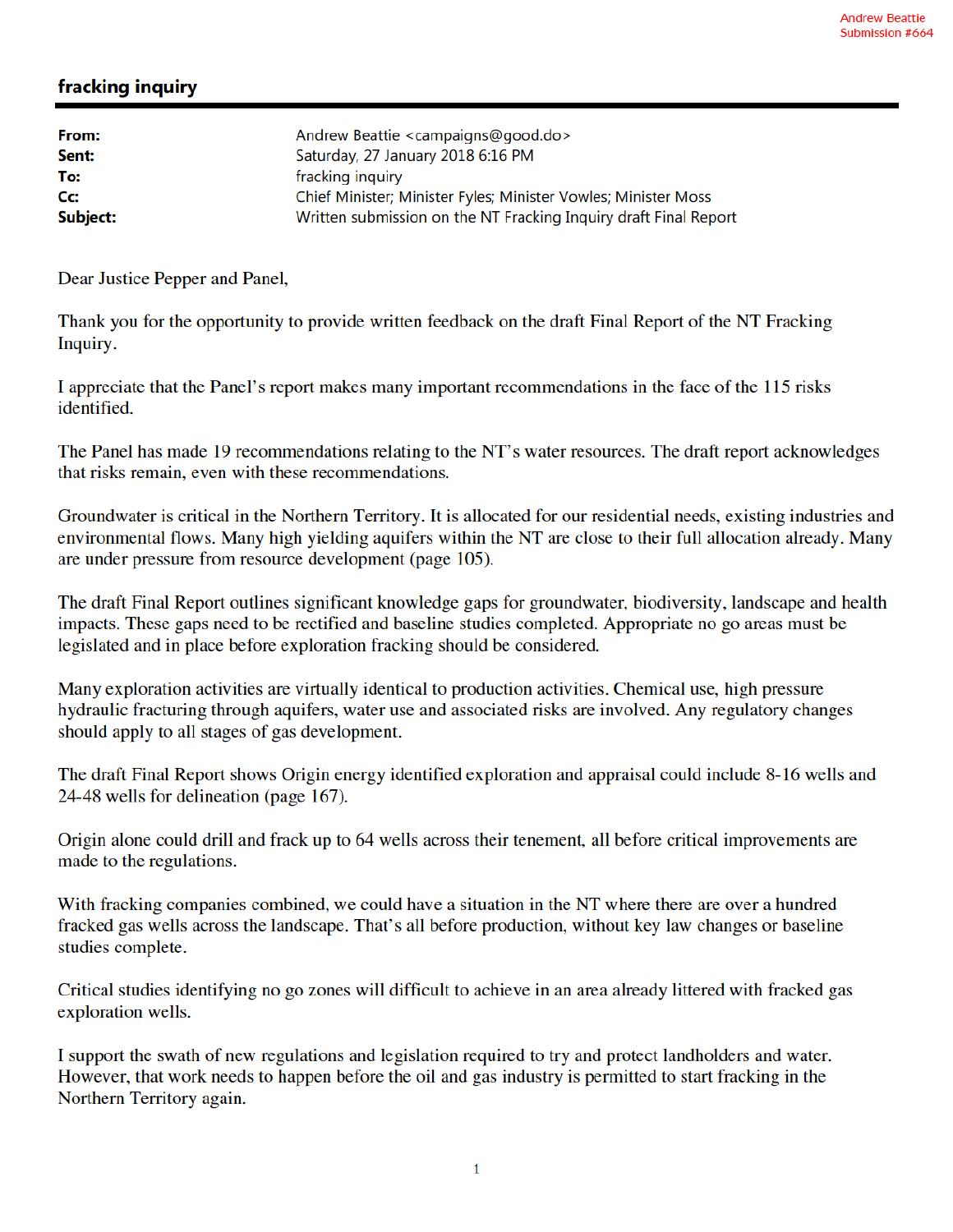It also needs to be remembered that no mining company in history has a clean record in the reestablishment of natural biomes following cessation of mining, and no mining in history has not had catastrophic impact on surrounding biomes, rural and urban areas, parks or agriculture.

The below critical recommendations must be improved and work completed BEFORE EXPLORATION fracking takes place.

Recommendation 5.1 (Enforceable code of practice for abandonment of onshore gas wells)

Recommendation 5.6 (Wastewater management framework)

Recommendation 7.1 (Water Act amended for shale extraction licence and payment for water)

Recommendation 7.4 (Strategic regional environmental and baseline assessment (SREBA), including a regional groundwater model, be developed and undertaken)

Recommendation 8.4 (Fire management plan and 10 year baseline assessment)

Recommendation 9.2 (Code of practice be developed and implemented for monitoring, detection and reporting of methane emissions)

Recommendation 10.1 (Human Health Risk Assessment prepared and approved)

Recommendation 12.11 (Social impact management plan) This recommendation should also be extended to allow for the legal right to say 'no' to fracking.

Recommendation 14.1 (Design and implement a full cost recovery system for fracking regulation)

Recommendation 14.16 (Legislation to regulate seismic surveys, drilling, hydraulic fracturing, and well abandonment)

Recommendation 14.18 (Fit and proper person test)

Recommendation 15.1 (Strategic regional environmental and baseline assessment (SREBA) undertaken and no go zones implemented)

In the NT there is a saying, "Once you frack you can't go back." Exploration fracking is no different. The studies, legal improvements and no-go zones suggested by the panel are critical. They must be actioned before any further fracking exploration.

Let's not wait until the production phase to put in place critical new regulations and laws. We must avoid delays to the protection of the Northern Territory's water, landscapes and people.

Thank you for considering my feedback on this critical matter for the future of the Northern Territory.

Yours sincerely, Andrew Beattie B.Sc, WHS Cert IV, (and a lot more) Veteran NPWS Senior Wildlife Officer (ex) Maroota, New South Wales, 2756, Australia

This email was sent by Andrew Beattie via Do Gooder, a website that allows<br>people to contact you regarding issues they consider important. In accordance with web protocol FC 3834 we